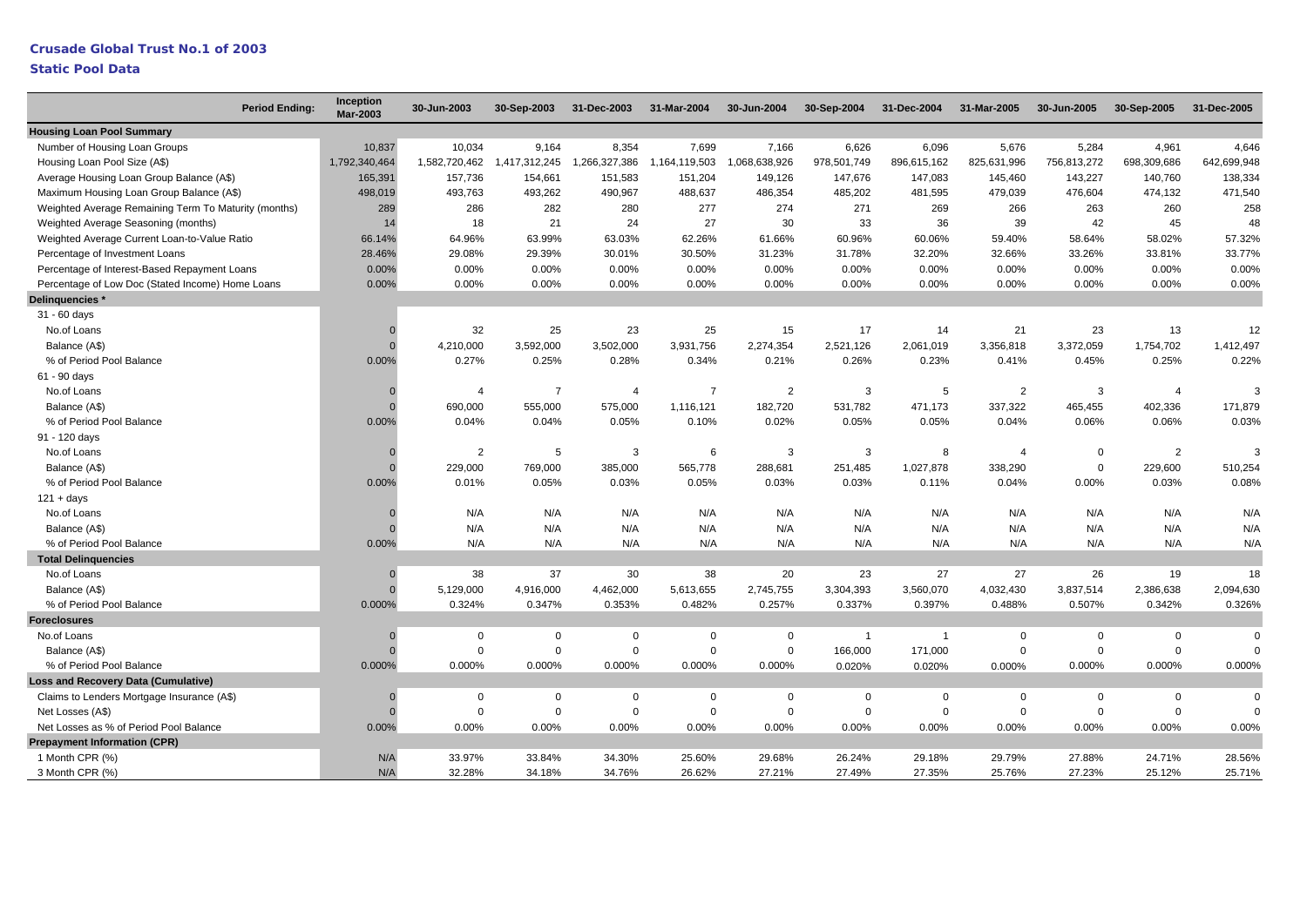| <b>Period Ending:</b>                                                    | <b>Inception</b><br><b>Mar-2003</b> | 30-Jun-2003 | 30-Sep-2003 | 31-Dec-2003 | 31-Mar-2004 | 30-Jun-2004 | 30-Sep-2004 | 31-Dec-2004 | 31-Mar-2005 | 30-Jun-2005 | 30-Sep-2005 | 31-Dec-2005 |
|--------------------------------------------------------------------------|-------------------------------------|-------------|-------------|-------------|-------------|-------------|-------------|-------------|-------------|-------------|-------------|-------------|
| Profile by Current Loan-To-Value Ratio (% of Period Pool<br>Balance)     |                                     |             |             |             |             |             |             |             |             |             |             |             |
| 00.01% - 30.00%                                                          | 4.84%                               | 5.25%       | 5.61%       | 6.18%       | 6.61%       | 6.88%       | 7.35%       | 7.93%       | 8.45%       | 8.99%       | 9.41%       | 10.04%      |
| 30.01% - 35.00%                                                          | 2.63%                               | 2.77%       | 3.05%       | 2.99%       | 3.24%       | 3.44%       | 3.33%       | 3.50%       | 3.49%       | 3.44%       | 3.60%       | 3.86%       |
| 35.01% - 40.00%                                                          | 3.51%                               | 3.61%       | 3.84%       | 4.13%       | 4.02%       | 4.02%       | 4.54%       | 4.74%       | 5.14%       | 5.49%       | 5.17%       | 5.19%       |
| 40.01% - 45.00%                                                          | 4.15%                               | 4.46%       | 4.56%       | 4.97%       | 5.43%       | 5.70%       | 5.62%       | 5.73%       | 5.66%       | 5.59%       | 5.85%       | 5.82%       |
| 45.01% - 50.00%                                                          | 5.33%                               | 5.62%       | 5.93%       | 6.02%       | 6.09%       | 6.08%       | 6.40%       | 6.88%       | 6.98%       | 7.30%       | 7.92%       | 8.17%       |
| 50.01% - 55.00%                                                          | 6.05%                               | 6.44%       | 6.85%       | 7.40%       | 7.72%       | 7.95%       | 8.17%       | 8.31%       | 8.32%       | 8.63%       | 8.64%       | 8.86%       |
| 55.01% - 60.00%                                                          | 7.26%                               | 7.23%       | 7.41%       | 7.39%       | 7.42%       | 7.45%       | 7.51%       | 7.40%       | 7.76%       | 7.85%       | 7.94%       | 7.84%       |
| 60.01% - 65.00%                                                          | 6.84%                               | 7.41%       | 7.51%       | 7.50%       | 7.65%       | 7.95%       | 7.94%       | 8.11%       | 8.15%       | 8.58%       | 8.81%       | 9.34%       |
| 65.01% - 70.00%                                                          | 7.69%                               | 8.54%       | 8.42%       | 8.94%       | 8.89%       | 9.17%       | 9.55%       | 10.35%      | 10.26%      | 10.17%      | 10.12%      | 9.79%       |
| 70.01% - 75.00%                                                          | 10.05%                              | 10.63%      | 11.56%      | 11.77%      | 12.61%      | 13.06%      | 13.41%      | 13.49%      | 13.88%      | 13.85%      | 13.72%      | 13.53%      |
| 75.01% - 80.00%                                                          | 20.14%                              | 18.24%      | 16.59%      | 15.10%      | 13.83%      | 12.76%      | 11.29%      | 9.79%       | 9.00%       | 8.53%       | 8.22%       | 7.92%       |
| 80.01% - 85.00%                                                          | 5.14%                               | 5.57%       | 5.79%       | 6.30%       | 6.62%       | 6.77%       | 7.50%       | 7.70%       | 7.65%       | 7.44%       | 7.36%       | 6.69%       |
| 85.01% - 90.00%                                                          | 10.49%                              | 9.76%       | 9.65%       | 9.16%       | 8.44%       | 7.94%       | 6.86%       | 5.81%       | 5.05%       | 4.04%       | 3.03%       | 2.82%       |
| 90.01% - 95.00%                                                          | 5.89%                               | 4.48%       | 3.23%       | 2.15%       | 1.45%       | 0.83%       | 0.53%       | 0.26%       | 0.18%       | 0.10%       | 0.20%       | 0.14%       |
| 95.01% - 100.00%                                                         | 0.00%                               | $0.00\%$    | 0.01%       | 0.00%       | 0.00%       | 0.00%       | 0.00%       | 0.00%       | 0.02%       | 0.00%       | 0.00%       | 0.00%       |
| Profile by Loan Product (% of Period Pool Balance)                       |                                     |             |             |             |             |             |             |             |             |             |             |             |
| 1 Year Fixed                                                             | 6.65%                               | 1.85%       | 0.43%       | 0.50%       | 0.54%       | 0.54%       | 0.55%       | 0.52%       | 0.54%       | 0.53%       | 0.55%       | 0.43%       |
| 2 Year Fixed                                                             | 2.60%                               | 3.76%       | 4.06%       | 4.62%       | 4.63%       | 4.09%       | 3.85%       | 3.23%       | 2.25%       | 1.59%       | 1.53%       | 1.27%       |
| 3 Year Fixed                                                             | 5.28%                               | 5.90%       | 6.53%       | 7.32%       | 7.82%       | 8.04%       | 8.03%       | 8.00%       | 8.48%       | 7.71%       | 7.21%       | 7.39%       |
| 4 Year Fixed                                                             | 0.26%                               | 0.28%       | 0.29%       | 0.43%       | 0.42%       | 0.44%       | 0.45%       | 0.46%       | 0.48%       | 0.49%       | 0.50%       | 0.50%       |
| 5 Year Fixed                                                             | 3.22%                               | 3.53%       | 3.90%       | 4.47%       | 4.80%       | 4.99%       | 5.22%       | 5.64%       | 6.05%       | 6.48%       | 6.89%       | 7.04%       |
| Basic Home Loan/STG Essential Home Loan/GAHL                             | 23.61%                              | 25.60%      | 26.60%      | 26.40%      | 26.10%      | 26.27%      | 26.15%      | 26.28%      | 26.17%      | 26.19%      | 26.07%      | 26.22%      |
| <b>Standard Variable</b>                                                 | 15.61%                              | 20.65%      | 22.01%      | 20.18%      | 19.21%      | 18.82%      | 18.26%      | 18.11%      | 18.18%      | 18.56%      | 18.72%      | 18.06%      |
| Other Variable                                                           | 42.77%                              | 38.43%      | 36.18%      | 36.08%      | 36.48%      | 36.80%      | 37.49%      | 37.77%      | 37.84%      | 38.46%      | 38.54%      | 39.10%      |
| Profile by Loan Rate (% of Period Pool Balance)                          |                                     |             |             |             |             |             |             |             |             |             |             |             |
| 4.01% - 4.50%                                                            | 0.01%                               | 0.01%       | 0.01%       | 0.01%       | 0.00%       | 0.00%       | 0.00%       | 0.00%       | 0.00%       | 0.00%       | 0.00%       | 0.00%       |
| 4.51% - 5.00%                                                            | 3.25%                               | 0.08%       | 0.02%       | 0.02%       | 0.02%       | 0.02%       | 0.02%       | 0.03%       | 0.00%       | 0.00%       | 0.00%       | 0.00%       |
| $5.01\% - 5.50\%$                                                        | 25.77%                              | 8.49%       | 0.04%       | 0.00%       | 0.00%       | 0.00%       | 0.00%       | 0.00%       | 0.00%       | 0.00%       | 0.00%       | 0.00%       |
| $5.51\% - 6.00\%$                                                        | 25.85%                              | 29.78%      | 31.20%      | 4.67%       | 4.68%       | 4.62%       | 4.60%       | 3.84%       | 1.77%       | 0.61%       | 0.46%       | 0.47%       |
| $6.01\% - 6.50\%$                                                        | 23.37%                              | 34.60%      | 40.17%      | 31.83%      | 31.91%      | 31.85%      | 31.79%      | 31.68%      | 4.71%       | 4.45%       | 4.39%       | 4.14%       |
| $6.51\% - 7.00\%$                                                        | 20.60%                              | 25.98%      | 27.54%      | 41.66%      | 42.46%      | 42.99%      | 43.55%      | 44.62%      | 53.54%      | 54.61%      | 55.30%      | 56.42%      |
| 7.01% - 7.50%                                                            | 0.76%                               | 0.67%       | 0.65%       | 21.58%      | 20.74%      | 20.33%      | 19.87%      | 19.68%      | 39.72%      | 40.15%      | 39.70%      | 38.84%      |
| 7.51% - 8.00%                                                            | 0.40%                               | 0.40%       | 0.37%       | 0.22%       | 0.20%       | 0.19%       | 0.18%       | 0.16%       | 0.27%       | 0.19%       | 0.15%       | 0.13%       |
| $8.01\% - 8.50\%$                                                        | 0.00%                               | $0.00\%$    | 0.00%       | 0.00%       | 0.00%       | 0.00%       | 0.00%       | $0.00\%$    | 0.00%       | 0.00%       | 0.00%       | 0.00%       |
| 8.51% - 9.00%                                                            | 0.00%                               | 0.00%       | 0.00%       | 0.00%       | 0.00%       | 0.00%       | 0.00%       | 0.00%       | 0.00%       | 0.00%       | 0.00%       | 0.00%       |
| 9.01%-9.50%                                                              | 0.00%                               | 0.00%       | 0.00%       | 0.00%       | 0.00%       | 0.00%       | 0.00%       | 0.00%       | 0.00%       | 0.00%       | 0.00%       | 0.00%       |
| $9.51\% - 10.00\%$                                                       | 0.00%                               | 0.00%       | 0.00%       | 0.00%       | 0.00%       | 0.00%       | 0.00%       | 0.00%       | 0.00%       | 0.00%       | 0.00%       | 0.00%       |
| Profile by Geographic Distribution (% of Period Pool<br><b>Balance</b> ) |                                     |             |             |             |             |             |             |             |             |             |             |             |
| <b>Australian Capital Territory</b>                                      | 3.39%                               | 3.35%       | 3.36%       | 3.38%       | 3.38%       | 3.38%       | 3.35%       | 3.38%       | 3.37%       | 3.36%       | 3.25%       | 3.21%       |
| New South Wales                                                          | 79.87%                              | 80.11%      | 80.38%      | 80.79%      | 80.94%      | 81.45%      | 81.55%      | 81.77%      | 82.01%      | 82.16%      | 82.22%      | 82.35%      |
| Victoria                                                                 | 6.49%                               | 6.45%       | 6.38%       | 6.23%       | 6.15%       | 6.04%       | 6.09%       | 6.07%       | 5.99%       | 6.03%       | 6.12%       | 5.96%       |
| Queensland                                                               | 4.48%                               | 4.35%       | 4.31%       | 4.06%       | 4.05%       | 3.83%       | 3.70%       | 3.62%       | 3.60%       | 3.57%       | 3.52%       | 3.53%       |
| South Australia                                                          | 2.21%                               | 2.18%       | 2.17%       | 2.20%       | 2.21%       | 2.16%       | 2.11%       | 2.13%       | 2.08%       | 2.09%       | 2.11%       | 2.17%       |
| Western Australia                                                        | 3.47%                               | 3.47%       | 3.31%       | 3.25%       | 3.17%       | 3.05%       | 3.10%       | 2.95%       | 2.86%       | 2.72%       | 2.70%       | 2.71%       |
| Northern Territory                                                       | 0.03%                               | 0.03%       | 0.03%       | 0.03%       | 0.03%       | 0.04%       | 0.04%       | 0.03%       | 0.03%       | 0.04%       | 0.04%       | 0.03%       |
| Tasmania                                                                 | 0.06%                               | 0.06%       | 0.06%       | 0.07%       | 0.06%       | 0.06%       | 0.07%       | 0.06%       | 0.05%       | 0.03%       | 0.03%       | 0.03%       |
|                                                                          |                                     |             |             |             |             |             |             |             |             |             |             |             |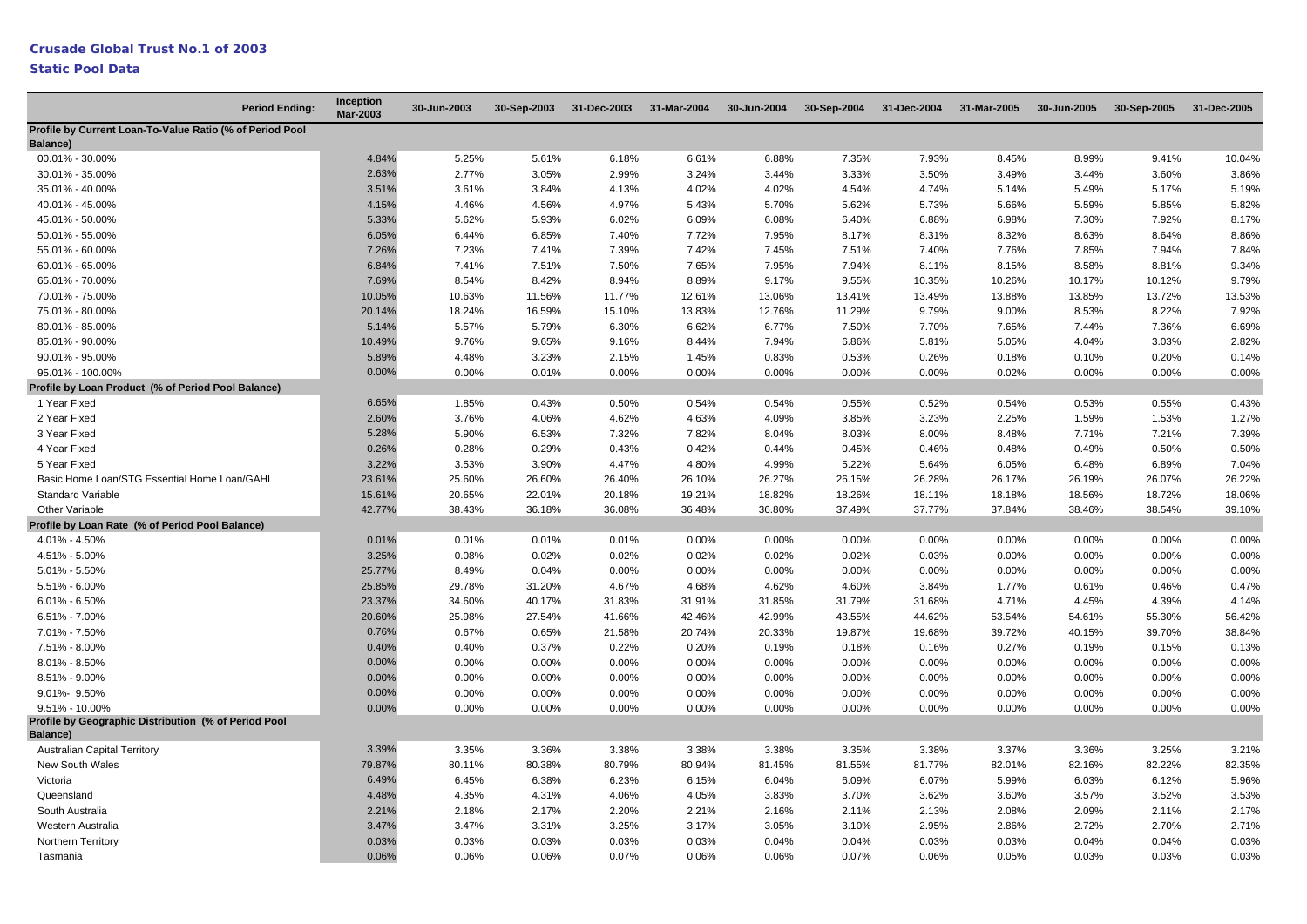| <b>Period Ending:</b>                                                                                                                                                            | <b>Inception</b><br><b>Mar-2003</b> | 30-Jun-2003 | 30-Sep-2003 |  |  | 31-Dec-2003 31-Mar-2004 30-Jun-2004 30-Sep-2004 31-Dec-2004 31-Mar-2005 | 30-Jun-2005 30-Sep-2005 31-Dec-2005 |  |
|----------------------------------------------------------------------------------------------------------------------------------------------------------------------------------|-------------------------------------|-------------|-------------|--|--|-------------------------------------------------------------------------|-------------------------------------|--|
| * Banding of loans of 121+ days delinguency commenced from<br>January 2006. Pre-January 2006, break-up of delinguent loans<br>between 91-120 days and 121+ days is not available |                                     |             |             |  |  |                                                                         |                                     |  |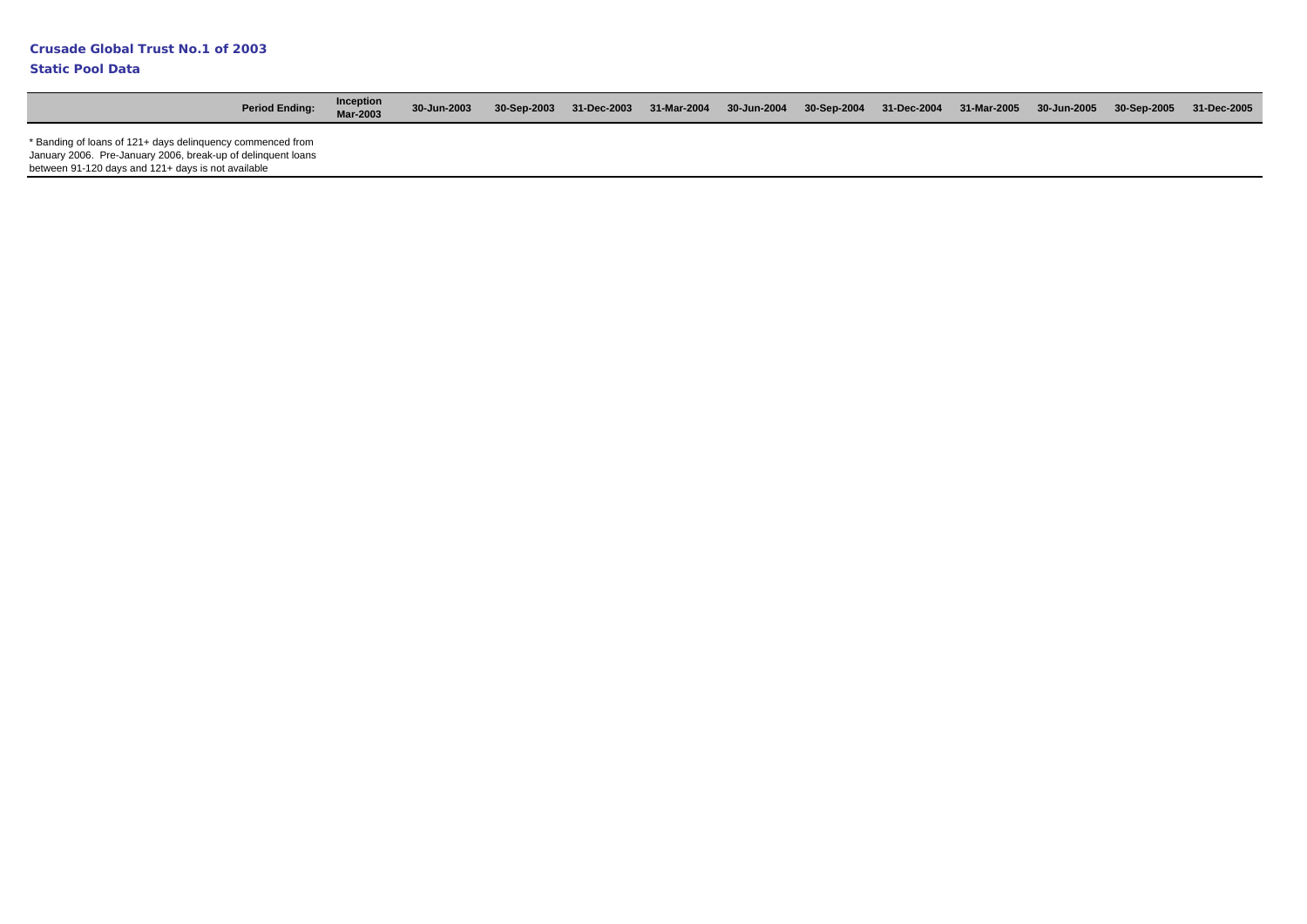# **Crusade Global Trust No.1 of 2003**

| <b>Period Ending:</b>                                | 31-Mar-2006    | 30-Jun-2006 | 30-Sep-2006    | 31-Dec-2006 31-Mar-2007 |                         | 30-Jun-2007             | 30-Sep-2007    | 31-Dec-2007    | 31-Mar-2008 30-Jun-2008 |                |
|------------------------------------------------------|----------------|-------------|----------------|-------------------------|-------------------------|-------------------------|----------------|----------------|-------------------------|----------------|
| <b>Housing Loan Pool Summary</b>                     |                |             |                |                         |                         |                         |                |                |                         |                |
| Number of Housing Loan Groups                        | 4,378          | 4,088       | 3,820          | 3,592                   | 3,396                   | 3,186                   | 2,962          | 2,789          | 2,627                   | 2,473          |
| Housing Loan Pool Size (A\$)                         | 598,730,257    | 554,307,796 | 508,063,125    |                         | 471,310,014 441,318,840 | 408,935,846             | 374,834,712    | 347,485,581    | 324,504,502             | 302,965,825    |
| Average Housing Loan Group Balance (A\$)             | 136,759        | 135,594     | 133,001        | 131,211                 | 129.953                 | 128,354                 | 126,548        | 124,591        | 123,527                 | 122,509        |
| Maximum Housing Loan Group Balance (A\$)             | 468,817        | 464,222     | 461,614        | 459,588                 | 457,586                 | 452,335                 | 449,636        | 447,189        | 444,997                 | 443,007        |
| Weighted Average Remaining Term To Maturity (months) | 255            | 252         | 249            | 246                     | 243                     | 240                     | 238            | 235            | 232                     | 229            |
| Weighted Average Seasoning (months)                  | 51             | 54          | 57             | 59                      | 62                      | 65                      | 68             | 71             | 74                      | 77             |
| Weighted Average Current Loan-to-Value Ratio         | 56.66%         | 56.01%      | 55.20%         | 54.48%                  | 53.81%                  | 53.23%                  | 52.84%         | 52.28%         | 51.70%                  | 51.08%         |
| Percentage of Investment Loans                       | 34.00%         | 34.01%      | 34.00%         | 33.83%                  | 33.79%                  | 33.54%                  | 33.57%         | 33.80%         | 33.93%                  | 33.91%         |
| Percentage of Interest-Based Repayment Loans         | 0.00%          | 0.00%       | 0.00%          | 0.00%                   | 0.00%                   | 0.00%                   | 0.00%          | 0.00%          | 0.00%                   | 0.00%          |
| Percentage of Low Doc (Stated Income) Home Loans     | 0.00%          | 0.00%       | 0.00%          | 0.00%                   | 0.00%                   | 0.00%                   | 0.00%          | 0.00%          | 0.00%                   | 0.00%          |
| Delinquencies *                                      |                |             |                |                         |                         |                         |                |                |                         |                |
| 31 - 60 days                                         |                |             |                |                         |                         |                         |                |                |                         |                |
| No.of Loans                                          | 10             | 14          | 12             | 9                       | 12                      | 12                      | 6              | 9              | 5                       | 6              |
| Balance (A\$)                                        | 1,812,500      | 2,203,801   | 2,042,932      | 1,243,065               | 2,359,801               | 1,701,889               | 1,056,343      | 1,747,851      | 1,151,949               | 1,171,028      |
| % of Period Pool Balance                             | 0.30%          | 0.40%       | 0.40%          | 0.26%                   | 0.53%                   | 0.42%                   | 0.28%          | 0.50%          | 0.35%                   | 0.39%          |
| 61 - 90 days                                         |                |             |                |                         |                         |                         |                |                |                         |                |
| No.of Loans                                          | $\overline{2}$ | 6           | $\overline{4}$ | $\mathbf 0$             | $\overline{2}$          | 1                       | $\overline{4}$ | $\overline{1}$ | 6                       | $\overline{1}$ |
| Balance (A\$)                                        | 110,662        | 895,454     | 583,252        | $\mathsf 0$             | 232,549                 | 154,084                 | 838,368        | 312,220        | 1,371,742               | 321,642        |
| % of Period Pool Balance                             | 0.02%          | 0.16%       | 0.11%          | 0.00%                   | 0.05%                   | 0.04%                   | 0.22%          | 0.09%          | 0.42%                   | 0.11%          |
| 91 - 120 days                                        |                |             |                |                         |                         |                         |                |                |                         |                |
| No.of Loans                                          | $\overline{1}$ | $\mathbf 0$ | $\mathbf{1}$   | $\mathbf{1}$            | $\overline{2}$          | $\overline{2}$          | $\mathbf 0$    | $\overline{1}$ | $\mathsf 0$             | $\Omega$       |
| Balance (A\$)                                        | 26,432         | $\mathbf 0$ | 148,858        | 77,035                  | 357,720                 | 325,812                 | $\mathbf 0$    | 167,635        | $\mathbf 0$             | $\Omega$       |
| % of Period Pool Balance                             | 0.00%          | 0.00%       | 0.03%          | 0.02%                   | 0.08%                   | 0.08%                   | 0.00%          | 0.05%          | 0.00%                   | 0.00%          |
| $121 + days$                                         |                |             |                |                         |                         |                         |                |                |                         |                |
| No.of Loans                                          | 1              | $\mathbf 0$ | $\mathbf{1}$   | $\overline{2}$          | 1                       | $\overline{\mathbf{c}}$ | $\overline{2}$ | $\overline{1}$ | $\mathsf 0$             |                |
| Balance (A\$)                                        | 84,726         | $\mathbf 0$ | 142,375        | 337,911                 | 150,712                 | 386,012                 | 370,819        | 162,530        | $\mathbf 0$             | 140,764        |
| % of Period Pool Balance                             | 0.01%          | 0.00%       | 0.03%          | 0.07%                   | 0.03%                   | 0.09%                   | 0.10%          | 0.05%          | 0.00%                   | 0.05%          |
| <b>Total Delinguencies</b>                           |                |             |                |                         |                         |                         |                |                |                         |                |
| No.of Loans                                          | 14             | 20          | 18             | 12                      | 17                      | 17                      | 12             | 12             | 11                      | 8              |
| Balance (A\$)                                        | 2,034,320      | 3,099,255   | 2,917,418      | 1,658,012               | 3,100,782               | 2,567,797               | 2,265,530      | 2,390,237      | 2,523,692               | 1,633,434      |
| % of Period Pool Balance                             | 0.340%         | 0.559%      | 0.574%         | 0.352%                  | 0.703%                  | 0.628%                  | 0.604%         | 0.688%         | 0.778%                  | 0.539%         |
| <b>Foreclosures</b>                                  |                |             |                |                         |                         |                         |                |                |                         |                |
| No.of Loans                                          | 0              | $\mathbf 0$ | $\Omega$       | 0                       | $\Omega$                | $\mathbf 0$             | $\overline{1}$ | $\overline{1}$ | $\mathbf 0$             | $\Omega$       |
| Balance (A\$)                                        | 0              | $\mathbf 0$ | $\Omega$       | $\mathsf 0$             | $\Omega$                | 0                       | 159,000        | 163,000        | $\mathbf 0$             | $\Omega$       |
| % of Period Pool Balance                             | 0.000%         | 0.000%      | 0.000%         | 0.000%                  | 0.000%                  | 0.000%                  | 0.042%         | 0.047%         | 0.000%                  | 0.000%         |
| <b>Loss and Recovery Data (Cumulative)</b>           |                |             |                |                         |                         |                         |                |                |                         |                |
| Claims to Lenders Mortgage Insurance (A\$)           | 0              | $\mathbf 0$ | $\mathbf 0$    | 0                       | $\Omega$                | $\mathbf 0$             | $\mathbf 0$    | $\mathbf 0$    | $\mathbf 0$             | $\Omega$       |
| Net Losses (A\$)                                     | $\Omega$       | $\mathbf 0$ | $\mathbf 0$    | $\mathsf 0$             | $\mathbf 0$             | 0                       | $\mathbf 0$    | $\mathbf 0$    | $\mathsf 0$             | $\Omega$       |
| Net Losses as % of Period Pool Balance               | 0.00%          | 0.00%       | 0.00%          | 0.00%                   | 0.00%                   | 0.00%                   | 0.00%          | 0.00%          | 0.00%                   | 0.00%          |
| <b>Prepayment Information (CPR)</b>                  |                |             |                |                         |                         |                         |                |                |                         |                |
| 1 Month CPR (%)                                      | 23.50%         | 29.07%      | 26.43%         | 21.59%                  | 26.01%                  | 23.38%                  | 25.30%         | 27.54%         | 14.98%                  | 22.08%         |
| 3 Month CPR (%)                                      | 21.82%         | 23.89%      | 26.87%         | 23.10%                  | 19.93%                  | 23.20%                  | 26.42%         | 22.90%         | 20.70%                  | 20.75%         |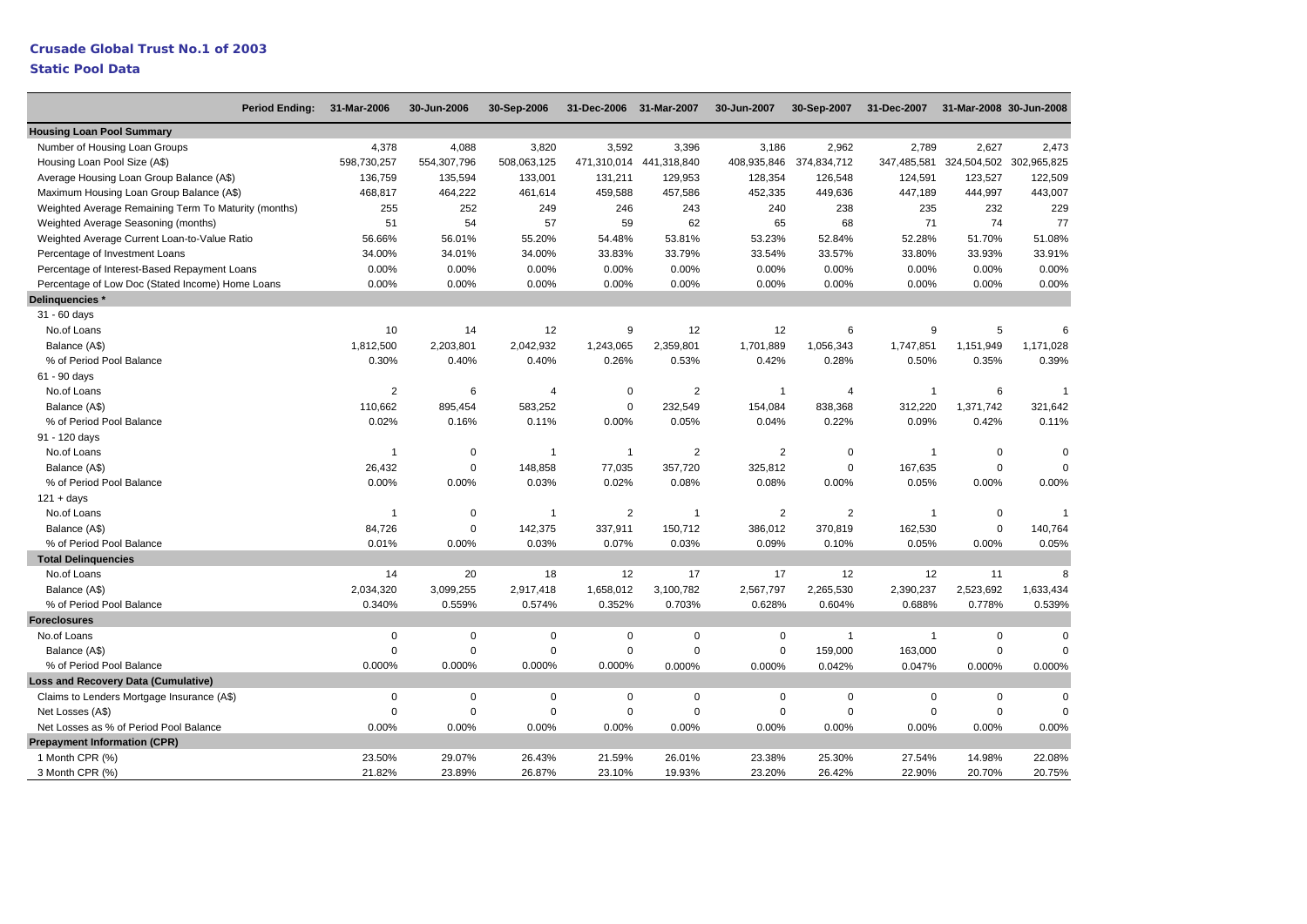| <b>Period Ending:</b>                                                   | 31-Mar-2006 | 30-Jun-2006 | 30-Sep-2006 | 31-Dec-2006 31-Mar-2007 |        | 30-Jun-2007 | 30-Sep-2007 | 31-Dec-2007 |          | 31-Mar-2008 30-Jun-2008 |
|-------------------------------------------------------------------------|-------------|-------------|-------------|-------------------------|--------|-------------|-------------|-------------|----------|-------------------------|
| Profile by Current Loan-To-Value Ratio (% of Period Pool<br>Balance)    |             |             |             |                         |        |             |             |             |          |                         |
| 00.01% - 30.00%                                                         | 10.30%      | 10.47%      | 10.99%      | 11.66%                  | 11.93% | 12.45%      | 12.65%      | 13.69%      | 14.00%   | 14.14%                  |
| 30.01% - 35.00%                                                         | 4.09%       | 4.50%       | 4.70%       | 4.97%                   | 5.35%  | 5.49%       | 5.93%       | 5.57%       | 6.10%    | 6.29%                   |
| 35.01% - 40.00%                                                         | 5.38%       | 5.63%       | 6.01%       | 5.88%                   | 6.57%  | 7.18%       | 6.73%       | 7.11%       | 7.42%    | 8.01%                   |
| 40.01% - 45.00%                                                         | 6.44%       | 7.11%       | 7.26%       | 7.62%                   | 8.10%  | 7.37%       | 8.50%       | 8.22%       | 8.09%    | 7.37%                   |
| 45.01% - 50.00%                                                         | 8.41%       | 8.10%       | 8.31%       | 8.43%                   | 8.03%  | 8.32%       | 8.29%       | 8.16%       | 8.11%    | 9.08%                   |
| 50.01% - 55.00%                                                         | 8.40%       | 8.42%       | 9.11%       | 9.06%                   | 9.52%  | 9.58%       | 9.09%       | 9.19%       | 9.81%    | 9.32%                   |
| 55.01% - 60.00%                                                         | 8.20%       | 8.48%       | 8.33%       | 8.58%                   | 8.18%  | 8.71%       | 8.16%       | 8.18%       | 8.25%    | 8.32%                   |
| 60.01% - 65.00%                                                         | 9.65%       | 9.53%       | 9.22%       | 8.98%                   | 9.22%  | 8.99%       | 8.97%       | 9.72%       | 8.81%    | 9.82%                   |
| 65.01% - 70.00%                                                         | 9.53%       | 9.67%       | 9.60%       | 10.18%                  | 10.08% | 10.65%      | 10.99%      | 10.50%      | 10.99%   | 11.63%                  |
| 70.01% - 75.00%                                                         | 13.48%      | 13.12%      | 12.64%      | 11.99%                  | 11.04% | 9.92%       | 9.81%       | 9.43%       | 9.30%    | 8.30%                   |
| 75.01% - 80.00%                                                         | 7.19%       | 6.89%       | 6.56%       | 6.43%                   | 6.13%  | 6.30%       | 6.90%       | 6.67%       | 6.20%    | 5.43%                   |
| 80.01% - 85.00%                                                         | 6.05%       | 5.54%       | 5.68%       | 5.03%                   | 4.86%  | 4.37%       | 3.40%       | 2.96%       | 2.69%    | 2.10%                   |
| 85.01% - 90.00%                                                         | 2.83%       | 2.52%       | 1.60%       | 1.20%                   | 0.99%  | 0.67%       | 0.58%       | 0.60%       | 0.24%    | 0.18%                   |
| 90.01% - 95.00%                                                         | 0.04%       | 0.00%       | 0.00%       | 0.00%                   | 0.00%  | 0.00%       | 0.00%       | 0.00%       | 0.00%    | 0.00%                   |
| 95.01% - 100.00%                                                        | 0.00%       | 0.00%       | 0.00%       | $0.00\%$                | 0.00%  | 0.00%       | 0.00%       | 0.00%       | $0.00\%$ | 0.00%                   |
| Profile by Loan Product (% of Period Pool Balance)                      |             |             |             |                         |        |             |             |             |          |                         |
| 1 Year Fixed                                                            | 0.35%       | 0.22%       | 0.34%       | 0.43%                   | 0.51%  | 0.74%       | 0.51%       | 0.49%       | 0.52%    | 0.27%                   |
| 2 Year Fixed                                                            | 1.32%       | 1.39%       | 1.60%       | 1.59%                   | 1.28%  | 1.16%       | 1.21%       | 1.18%       | 1.30%    | 1.31%                   |
| 3 Year Fixed                                                            | 7.70%       | 7.79%       | 8.52%       | 8.49%                   | 8.78%  | 8.86%       | 9.26%       | 9.47%       | 7.54%    | 6.20%                   |
| 4 Year Fixed                                                            | 0.48%       | 0.36%       | 0.30%       | 0.39%                   | 0.42%  | 0.42%       | 0.43%       | 0.29%       | 0.42%    | 0.46%                   |
| 5 Year Fixed                                                            | 7.11%       | 7.20%       | 7.00%       | 6.93%                   | 6.80%  | 6.35%       | 6.50%       | 6.94%       | 7.98%    | 8.30%                   |
| Basic Home Loan/STG Essential Home Loan/GAHL                            | 25.94%      | 25.82%      | 25.19%      | 25.06%                  | 25.35% | 24.96%      | 25.06%      | 25.31%      | 24.82%   | 25.22%                  |
| <b>Standard Variable</b>                                                | 17.48%      | 17.39%      | 17.22%      | 17.18%                  | 17.01% | 16.84%      | 16.89%      | 16.60%      | 17.36%   | 17.44%                  |
| Other Variable                                                          | 39.62%      | 39.83%      | 39.82%      | 39.92%                  | 39.85% | 40.67%      | 40.14%      | 39.73%      | 40.06%   | 40.80%                  |
| Profile by Loan Rate (% of Period Pool Balance)                         |             |             |             |                         |        |             |             |             |          |                         |
| 4.01% - 4.50%                                                           | 0.00%       | 0.00%       | 0.00%       | 0.00%                   | 0.00%  | 0.00%       | 0.00%       | 0.00%       | 0.00%    | 0.00%                   |
| 4.51% - 5.00%                                                           | 0.00%       | 0.00%       | 0.00%       | 0.00%                   | 0.00%  | 0.00%       | 0.00%       | 0.00%       | 0.00%    | 0.00%                   |
| 5.01% - 5.50%                                                           | 0.00%       | 0.00%       | 0.00%       | 0.00%                   | 0.00%  | 0.00%       | 0.00%       | 0.00%       | 0.00%    | 0.00%                   |
| 5.51% - 6.00%                                                           | 0.50%       | 0.44%       | 0.38%       | 0.40%                   | 0.42%  | 0.43%       | 0.38%       | 0.40%       | 0.30%    | 0.32%                   |
| $6.01\% - 6.50\%$                                                       | 4.22%       | 3.62%       | 3.22%       | 3.13%                   | 3.20%  | 3.26%       | 3.20%       | 2.97%       | 0.80%    | 0.35%                   |
| $6.51\% - 7.00\%$                                                       | 56.99%      | 41.76%      | 11.71%      | 10.98%                  | 9.67%  | 8.84%       | 8.38%       | 7.70%       | 6.88%    | 5.02%                   |
| 7.01% - 7.50%                                                           | 38.14%      | 36.43%      | 48.12%      | 33.58%                  | 35.68% | 36.35%      | 5.13%       | 5.01%       | 5.15%    | 5.10%                   |
| 7.51% - 8.00%                                                           | 0.14%       | 17.76%      | 36.44%      | 34.38%                  | 33.65% | 33.85%      | 47.09%      | 34.07%      | 2.12%    | 2.18%                   |
| 8.01% - 8.50%                                                           | 0.00%       | 0.00%       | 0.14%       | 17.53%                  | 17.38% | 17.26%      | 35.65%      | 32.88%      | 2.24%    | 2.24%                   |
| 8.51% - 9.00%                                                           | 0.00%       | 0.00%       | 0.00%       | 0.00%                   | 0.00%  | 0.00%       | 0.17%       | 16.96%      | 46.50%   | 48.72%                  |
| 9.01%- 9.50%                                                            | 0.00%       | 0.00%       | 0.00%       | 0.00%                   | 0.00%  | 0.00%       | 0.00%       | 0.00%       | 35.87%   | 35.93%                  |
| $9.51\% - 10.00\%$                                                      | 0.00%       | 0.00%       | 0.00%       | 0.00%                   | 0.00%  | 0.00%       | 0.00%       | 0.00%       | 0.14%    | 0.15%                   |
| Profile by Geographic Distribution (% of Period Pool<br><b>Balance)</b> |             |             |             |                         |        |             |             |             |          |                         |
| <b>Australian Capital Territory</b>                                     | 3.28%       | 3.33%       | 3.25%       | 3.28%                   | 3.21%  | 3.21%       | 3.31%       | 3.42%       | 3.40%    | 3.19%                   |
| New South Wales                                                         | 82.59%      | 82.66%      | 83.02%      | 83.05%                  | 83.45% | 83.64%      | 83.78%      | 83.68%      | 83.79%   | 83.87%                  |
| Victoria                                                                | 5.77%       | 5.69%       |             | 5.52%                   | 5.50%  | 5.48%       | 5.31%       | 5.44%       | 5.36%    | 5.34%                   |
|                                                                         | 3.59%       | 3.55%       | 5.46%       | 3.47%                   |        | 3.34%       |             | 3.12%       | 3.11%    | 3.16%                   |
| Queensland                                                              |             |             | 3.51%       |                         | 3.32%  |             | 3.22%       |             |          | 1.65%                   |
| South Australia                                                         | 2.15%       | 2.09%       | 2.07%       | 2.00%                   | 1.87%  | 1.65%       | 1.63%       | 1.61%       | 1.58%    |                         |
| Western Australia                                                       | 2.55%       | 2.62%       | 2.61%       | 2.60%                   | 2.58%  | 2.62%       | 2.70%       | 2.68%       | 2.72%    | 2.75%                   |
| Northern Territory                                                      | 0.03%       | 0.04%       | 0.04%       | 0.04%                   | 0.04%  | 0.05%       | 0.02%       | 0.02%       | 0.03%    | 0.03%                   |
| Tasmania                                                                | 0.03%       | 0.03%       | 0.04%       | 0.04%                   | 0.02%  | 0.01%       | 0.01%       | 0.01%       | 0.01%    | 0.01%                   |